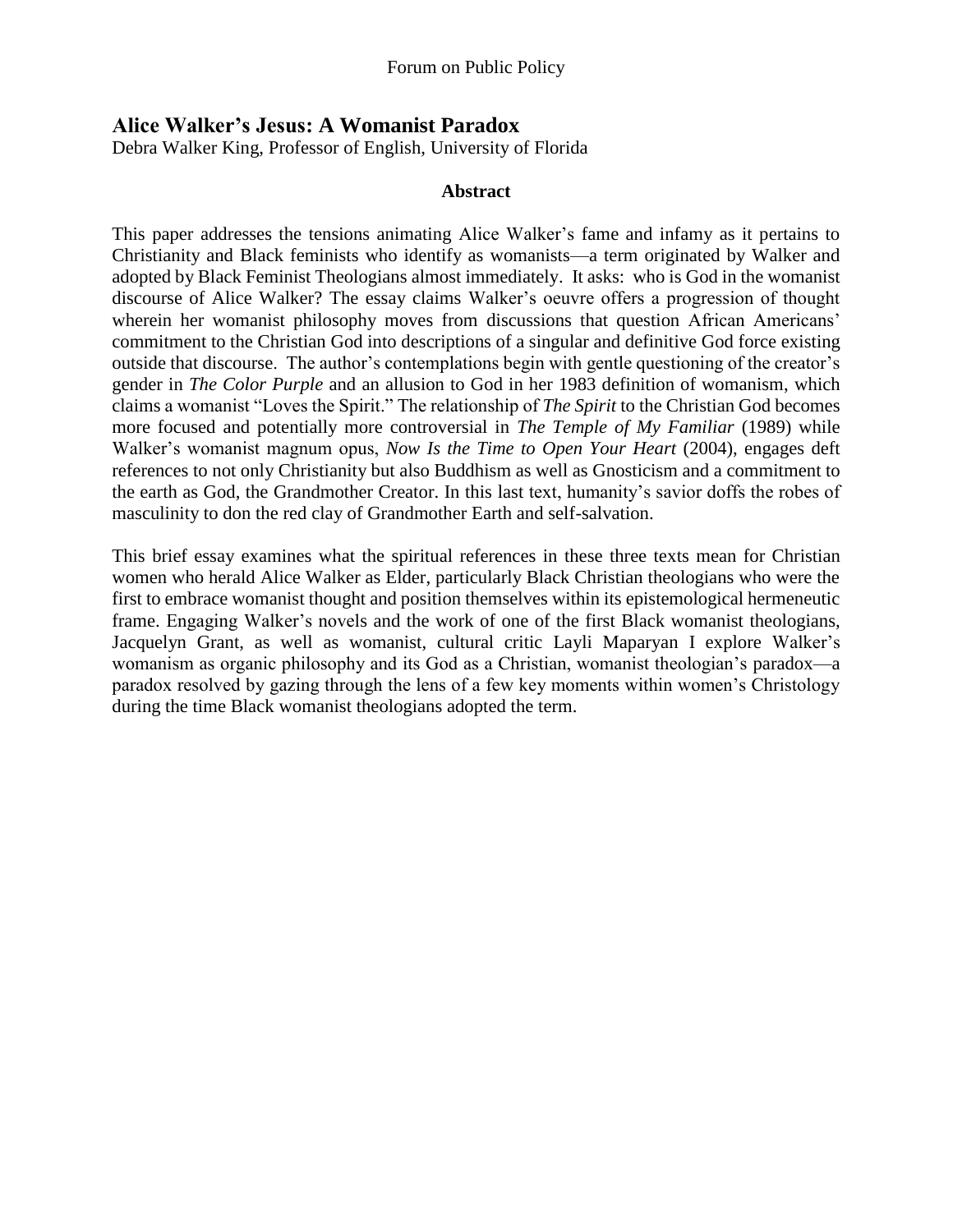mama's God never was no white man. her MY Jesus, Sweet Jesus never was neither. The color they had was the color of her aches and trials, the tribulation of her heart mama never had no savior that would turn his back on her because she was black when mama prayed, she knew who she was praying to and who she was praying to didn't and ain't got no color. (Carolyn Rodgers 1975, 62)

I open this paper with the poem "mama's God" by the Black Arts poet Carolyn Rodgers. I wish I had remembered it as I prepared to teach a course titled "Alice Walker's Womanist Thought" in the spring of 2018. Unfortunately, I did not. Instead, in my dedicated attempt to trace the development of Walker's Womanist vision using only her oeuvre, I focused on what she said in interviews and wrote in her novels, poetry and essays. Although exhilarating, my journey through Walker's work led me, an English professor and newly ordained minister of the African Methodist Episcopal Church, to a paradox. I was perplexed and, if only for a moment, I questioned how the first self-identified, Christian, Womanist theologians could adopt a name coined by a sister who did not view Jesus as the second *person* of a tripartite God. Instead, Walker's female protagonists, who love him, view him as "really the coolest" (Walker 2004, 115). But the coolest what, I ask? This paper traces my journey towards the answer to that question and explains why I ended it with the voice of Carolyn Rodgers echoing in my ear.

Works like *The Color Purple* (1982), *In Search of Our Mother's Gardens* (1983), *The Temple of My Familiar* (1989) and *Now Is the Time to Open Your Heart* (2004) offer the most dynamic progressions of Walker's Womanist philosophy and Christology. 1 In these texts Walker moves from discussions of God and allusions to "the Spirit" into descriptions of an expansive and sentient God force. Scattered moments of God talk presented in earlier works coalesce in her Womanist magnum opus, *Now Is the Time*, which contemplates teachings of Christianity, Gnosticism and Buddhism while transforming them into a figuration of God Walker identifies as the Grandmother Creator. In this text, humanity's God doffs the robes of masculinity to don the red clay of Grandmother Earth and self-salvation. The Christian Savior, the Jesus of faith, is a constant figure in each text, but present as an historical figure—a "prophet and human being" not unlike the Buddha or the Islamic prophet, Muhammed (Walker 1989, 146).

Walker begins with a gentle questioning of the creator's gender in *The Color Purple* and an allusion to the Divine in her 1983 definition of *womanist*, which proclaims a womanist "Loves the Spirit" (Walker 1983, xiii). Layli Maparyan identifies this three-word definitional fragment as the "animating impulse of womanism," which she calls Luxocracy or "rule by Light." According to her, Luxocracy exists as an "Inner Light, the Higher Self, the Soul, the God Within...Innate Divinity—as described by mystics and others across cultures, across faiths, and across the centuries, if not millennia" (Maparyan 2012, 3). Evoking notions of "Divine Light" and the

 $\overline{a}$ 

<sup>1</sup> Please note, I am not including in this discussion Walker's expansion of Womanist thought as *Democratic Womanism*. To do so would be to reach beyond this essay's primary focus on her spiritual discourse—although separating the two risks creating a false dichotomy.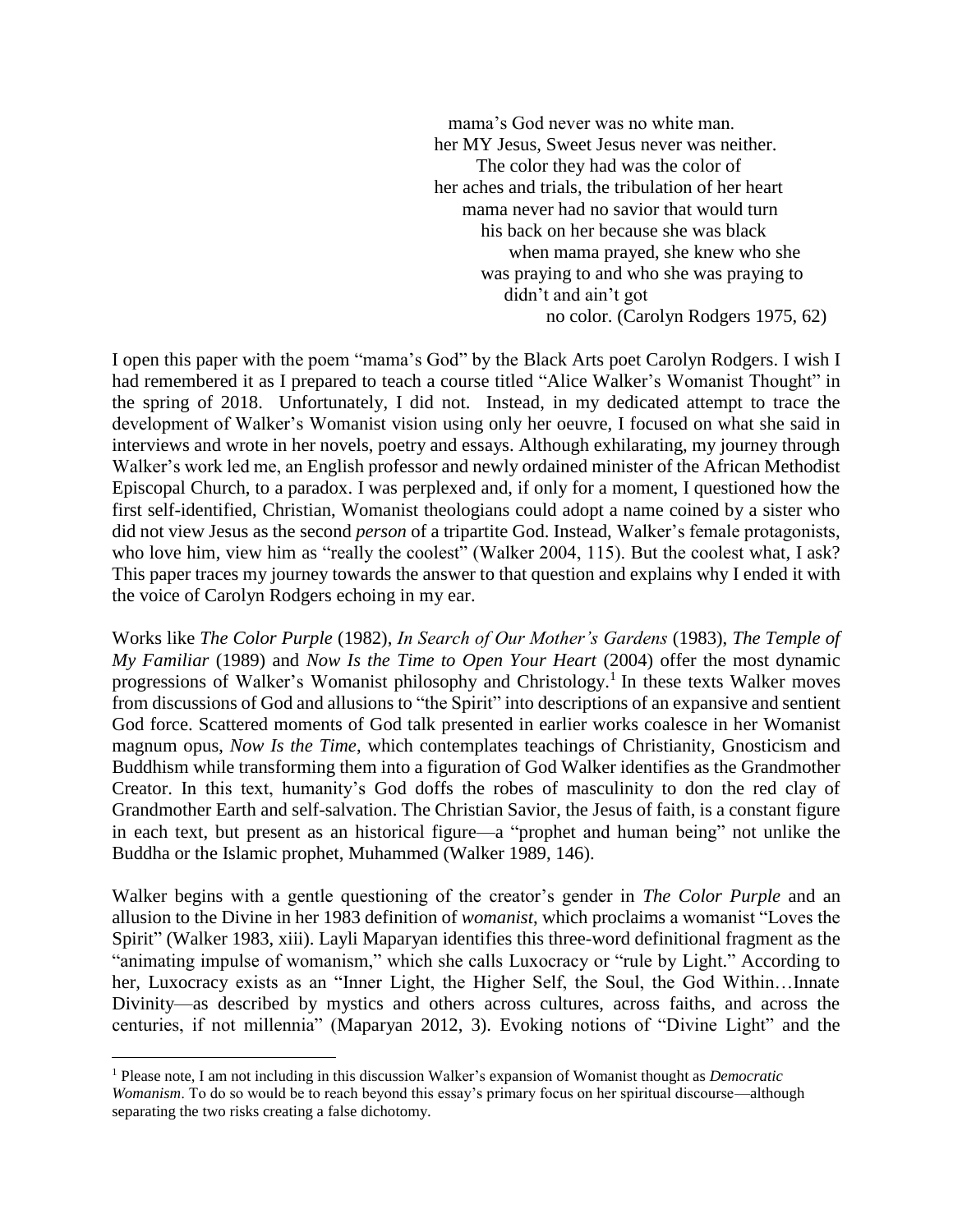"Higher Self," this spiritual energy functions as the telos, or creative center, enlivening the "potential of human spirituality to constitute a highly illumined form of social organization that does not require external mechanisms of control" (Maparyan 2012, xv). By this, Maparyan infers any ideology that circumscribes a particular way of thinking, acting or being in the world, including the ideologies defining Christianity or any other religion. The Womanist idea Maparyan promotes is truer to Walker's development of Womanist thought in her later works than the mothers of Womanist Theology articulated when reading *The Color Purple* as a Womanist text.

This novel focuses on Celie, a woman who is abused and discarded as a worthwhile human being, broken in spirit and hope. Following a mandate given by her abusive stepfather, "*You better not never tell nobody but God. It'd kill your mammy,*" the sexually abused Celie finds herself silenced to any other ear, her spirit suppressed within her and her access to the Divine Light and a Higher Self dimmed (Walker 1982, 1). In search of rescue and comfort, the character writes to the only god she knows—the god of an alienating form of Christianity, a false and crippling ideology handed to Black people from enslavement, "a God designed to guide and further the desires of another people, a God who thought of blackness as a curse" (Walker 1982, 1992, location 14). Celie addresses her epistolary prayers to a white, male god whom she does not know and who does not exist in history nor within Black women's self-defined principles of faith. Because this god is an ideological counterfeit, a lie of white supremacy, he cannot answer. Instead of comfort he leaves Celie alienated within cries for help going nowhere to no one. Celie ends this communication when she meets a woman named Shug Avery.

Speaking from her own experience, her own theology, Shug redirects Celie's understanding of the divine. "God is inside you and inside everybody else," she says. "You come into the world with God. But only them that search for it inside find it…God ain't a he or a she, but an It" (Walker 1982, 195).<sup>2</sup> For Shug, everyone shares a universal spirit and origin. In every birth a god-light, or god-spirit, extending from a divine being who is neither male nor female, but an "It," enters the human realm of existence. With this text, Walker joins other women of the period in questioning the gender of God as well as male-scripted faith and Christology.

Jacqueline Grant summarizes much of this discourse in her 1989 book *White Women's Christ and Black Women's Jesus*. She documents three perspectives of the era's White feminist Christology, identifying feminist theologians as *Biblical Feminists*, who view the Bible as the normative authority for critiquing women's experience; *Liberation Feminists*, who use women's experience as normative but still read the Bible as primary authority for interpreting women's lives; and *Rejectionist feminists*, who critique women's experience while regarding the Bible as a negative source (Grant 1989, 177). These perspectives resulted in late twentieth century Christological positions that argued against a historical distortion of Jesus as oppressive of women; suggested Jesus was a feminist; decentered Christ to centralize women's experience or heralded the castration of Christianity by "cutting away the fixation upon the male Jesus" (Grant 1989, 178). By the end of the century, many White women, feminist and non-feminist, agreed with the castration theory, at least in focus, and settled around the position that "healed wholeness is not Christ…[but] it is ourselves" (Brock 1987, 69).

 $\overline{a}$ 

<sup>&</sup>lt;sup>2</sup> Although various translations of the Bible present Jesus as saying, "the Kingdom of God is within you," this does not suggest human connections to the Divine as "adopted children" (a kingdom of heirs) are also gods or possess a god-spirit that makes us 'little gods' (Luke 17:21).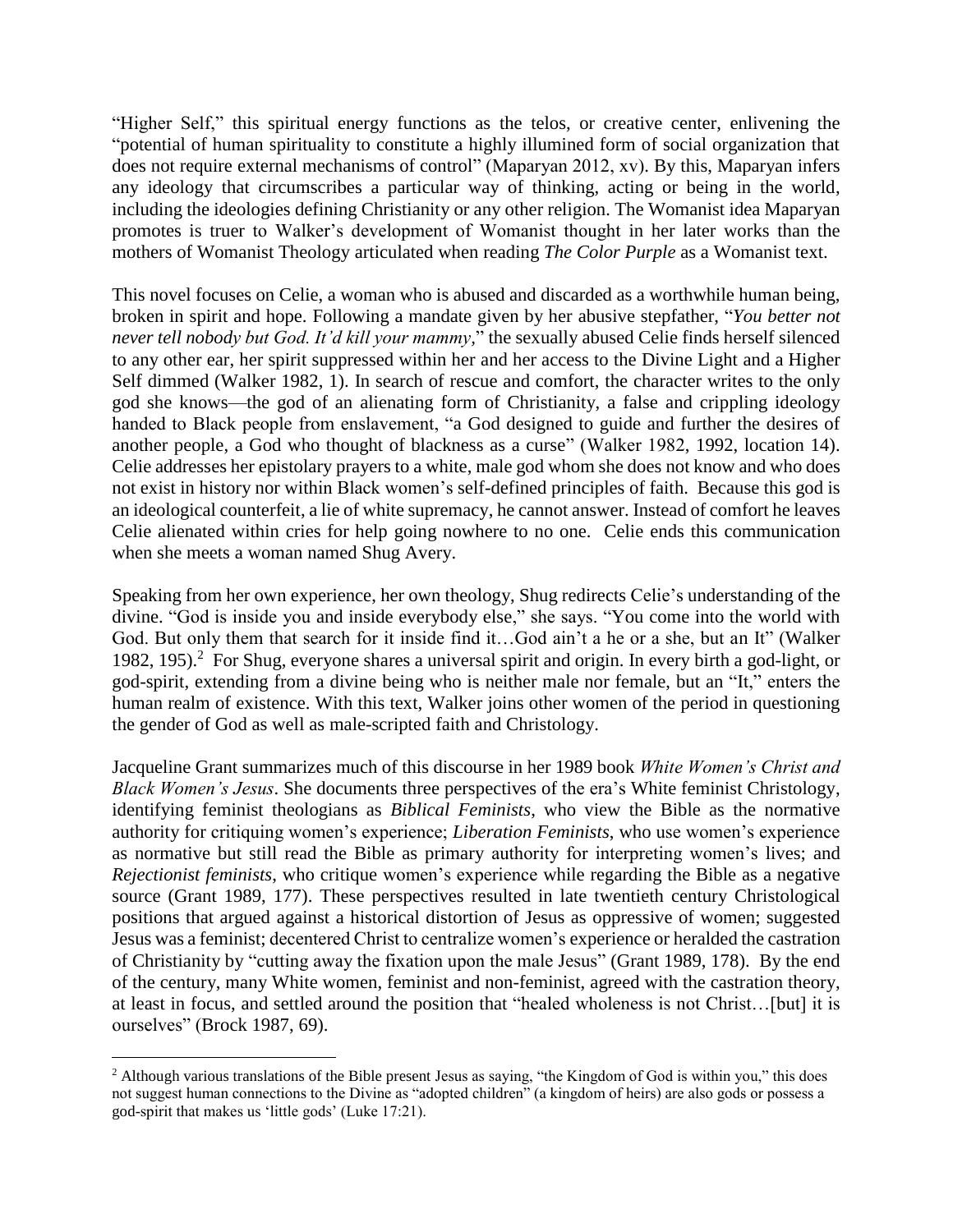Most everyday Black women and Womanist theologians, recognizing their lives were oppressed in ways not experienced by White women, looked beyond all three perspectives and found rescue in Jesus—not the Jesus of White (often racist) indoctrination, but a Jesus they saw as a fully Divine, fully human reflection of the pain and suffering they experienced beneath socioeconomic injustice and White supremacy. Throughout her 1989 book, Grant notes the deficiencies of White Feminism as her primary reason for celebrating and claiming her identity as a Womanist, particularly the reality that the experiences of Black women living at the intersection of race, class and gender are alien to White women's experiences. For her, and other Black theologians of the era, the word *womanist* was food for their souls, validated their collective memories and (as Walker once commented) felt good in their mouths. So, they adopted it. Walker, however, took up the banner of self-identification in spiritual places by denying the faith portrait of Jesus, leaving the historical figure to speak for itself, a figure the Berkley 1985-1997 *Jesus Seminar* scholars, theologians and laymen determined was silent on most things attributed to him biblically, including his claim to Divinity (Westar Institute nd). Walker expands her contemplations in later texts as she endorses self-salvation above salvation in Jesus.

In *The Temple of My Familiar* (*Temple*), for instance, Walker approaches spirituality as the internal insight one gains after unveiling truths hidden beneath both a silenced history and the traditional faith portrait of a God who does not hear Black voices. In concert with Black women who reconceptualize, or ignore completely, the Jesus faith portrait handed down to them, Walker's novel insists her readers ask probing questions: "How much of this do you really know? How much of this is just shear indoctrination? Why are you so sure about a doctrine of any sort that was just handed to you; that you did not actually attain out of your own will, your own dreams, your own desires and your own desperation" (Wilson Center 2015, 1:13).

Olivia, Celie's daughter from *The Color Purple*, speaking in *Temple* of her adoptive father comments, "My father, Samuel, was a missionary [in Africa] …, but by the time we returned to America he had long since lost his faith; not in the spiritual teachings of Jesus, *the prophet and human being*, but in Christianity as a religion of conquest and domination inflicted on other peoples" (Walker 1989, 146, emphasis mine). Later, Celie's granddaughter, Fanny, recalls how Celie and Shug rejected the brand of Christianity that breaks spirits and confines souls. According to her they, like other Black women who felt a need to break free of a doctrine demanding their silence and voluntary self-denial, formed their own church or *bands*. "'Band' was what renegade black women's churches were called traditionally," Fanny explains, "it means a group of people who share a common bond and purpose and whose notion of spiritual reality is radically at odds with mainstream or prevailing ones" (Walker 1989, 299).

Fanny's comment redirects the novel's Womanist focus to the Black women predecessors of Walker's term *womanist*. These are women like Howard Thurman's slave grandmother who, instead of revering a canon of sacred texts her masters used to command her docile acceptance of enslavement, created "a canon within the biblical canon" (Jones 1973, viii- ix). In *Jesus of the Disinherited*, Thurman explains his grandmother would not allow him to read the Pauline epistles to her. Paul's Jesus, (mis)used to justify her enslavement, was not her Jesus. She did not reject Jesus as God, however. Instead of accepting a canon of scripture she understood to oppress the oppressed, she valued her own selection of sacred texts, which included the Gospels, the Psalms, and the book of Isaiah but never the Pauline epistles (Thurman 1981, 30).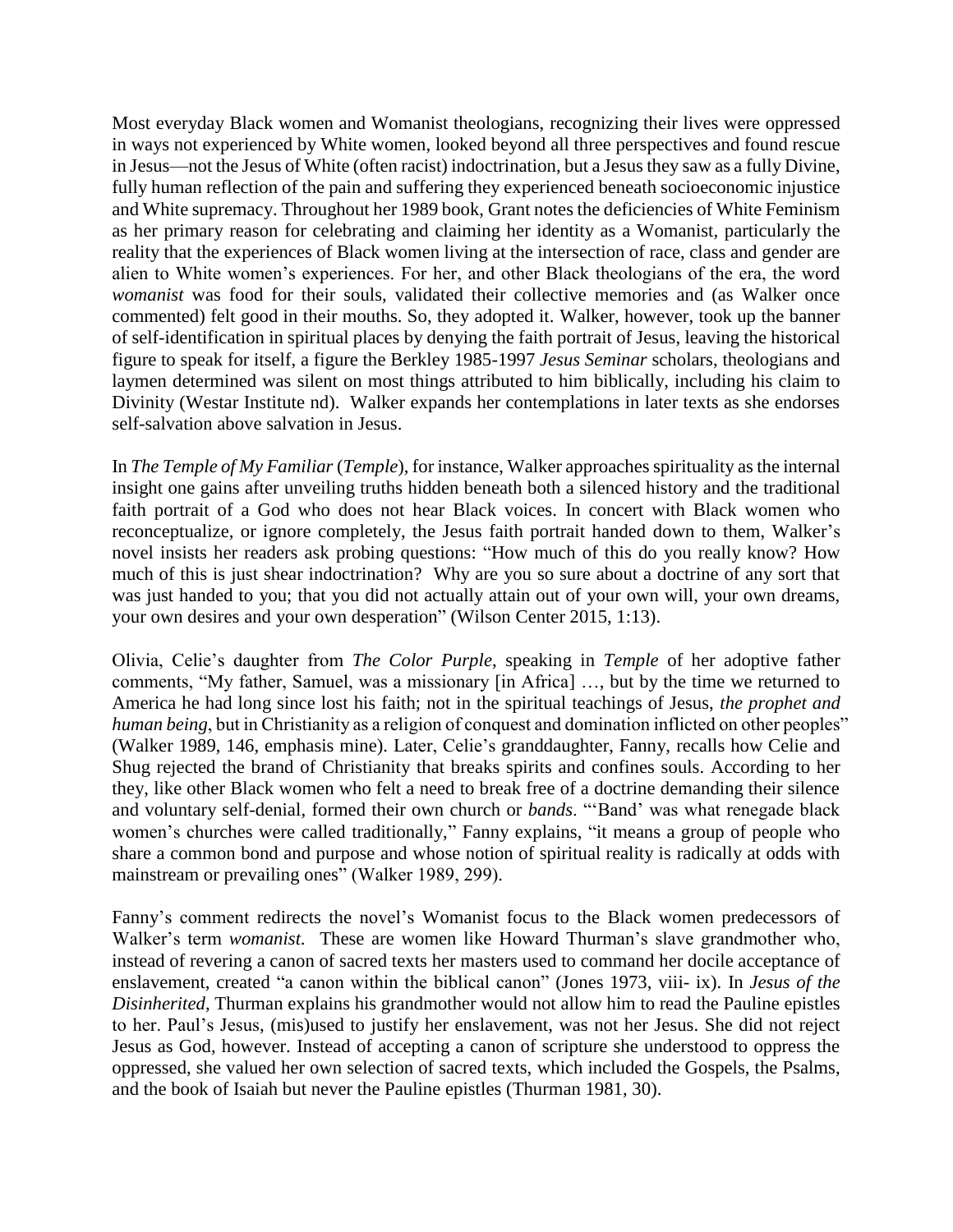In the hearts of Black renegade "saints" of God, like Thurman's grandmother and the millions represented by the characterization of Shug Avery, Jesus is neither black nor white, male nor female, but fully revolutionary, fully liberationist and fully human. Yet, unlike traditional *bands* of Black women preachers and renegade "saints," Walker's characters remain silent concerning the Divinity of Jesus. Walker does, however, lead her readers to investigate the question, insisting, "God" is within everyone and "spirituality [is], above all, too precious to be left to the perverted interpretations of men" (Walker 1989, 300).

Interpretation is the *central force* of perception and faith. It is a force directed along a line of introspection and inspection that joins Christian Womanist thought and Shug's statement, guiding them both towards ancient discourses defining Jesus as the third person of a Holy Trinity. We find one such discourse in John 10:34, where Jesus quotes an ancient Hebrew text to legalize his claim as the Son of God before those wishing to stone him for blasphemy: "Is it not written in your Law, 'I have said you are "gods"'? (NIV). This statement might seem to diminish the speaker's claim of Divinity—leveling it, so-to-speak, with similar claims anyone might make—but it does not. Jesus used it with something else as his ultimate goal—his right to claim supreme Divinity.

If we stop reading at John 10:34, we may interpret Jesus as saying we are all gods. We might then agree fully with Shug Avery, adopting a system of belief offering a divine spiritual component, although not Christ-like or Messiah centered, within all humanity. But if we read on and cross reference this verse to its origins, we discover this claim of godliness is lost in death and a continual, generational fall. Jesus was referring to Psalm 82:6 which reads, "I said, 'You are "gods"; you are all sons of the Most High'" (NIV). The Psalm continues in verses 7 and 8 to say: "But you will die like mere mortals; you will fall like every other ruler. / Rise up, O God, judge the earth, for all the nations are your inheritance" (NIV). Both Jesus and the Psalm speak of rulers and authorities in their role as lords over fellow human beings—i.e. the "perverted interpreters" raising Shug's ire in *Temple*.

Unfortunately, many stop their consideration of the text without further investigation in order to celebrate their right to claim divinity as "little god's." This is the case for New Age spiritualists as well as Shug Avery's philosophy of *god in everyone*. Such readings may be supported by the biblical text easily if the text is abridged. However, the reference does not refer to all humanity. It speaks to the rulers of a fallen nation (small "g" gods) and calls for a Higher Being (large "G" God) to redeem all humanity through judgement and the rising up or resurrection of a never fallen Son, Jesus, the Christ and second person of the Holy Trinity.

The relationship between the Christian principle of "loving" a tripartite God and Walker's Christology becomes more tenuous, even controversial, in *Now is the Time* where the author reveals a story of *God as father* to be a lie told to children of lost, missing or unknown human fathers. The author's reference to lost fathers can very well refer metaphorically to the "lost" fathers of Africa whose children now identify as American and as adopted, Christian sons and daughters of God. But there is more to this reference as Walker develops the discussion in the text. Missy, a character raped by her grandfather, explains:

> My mom and I lived with him, because my father went off to the army and never came back. If he died there she never told me. She used to tell me God was my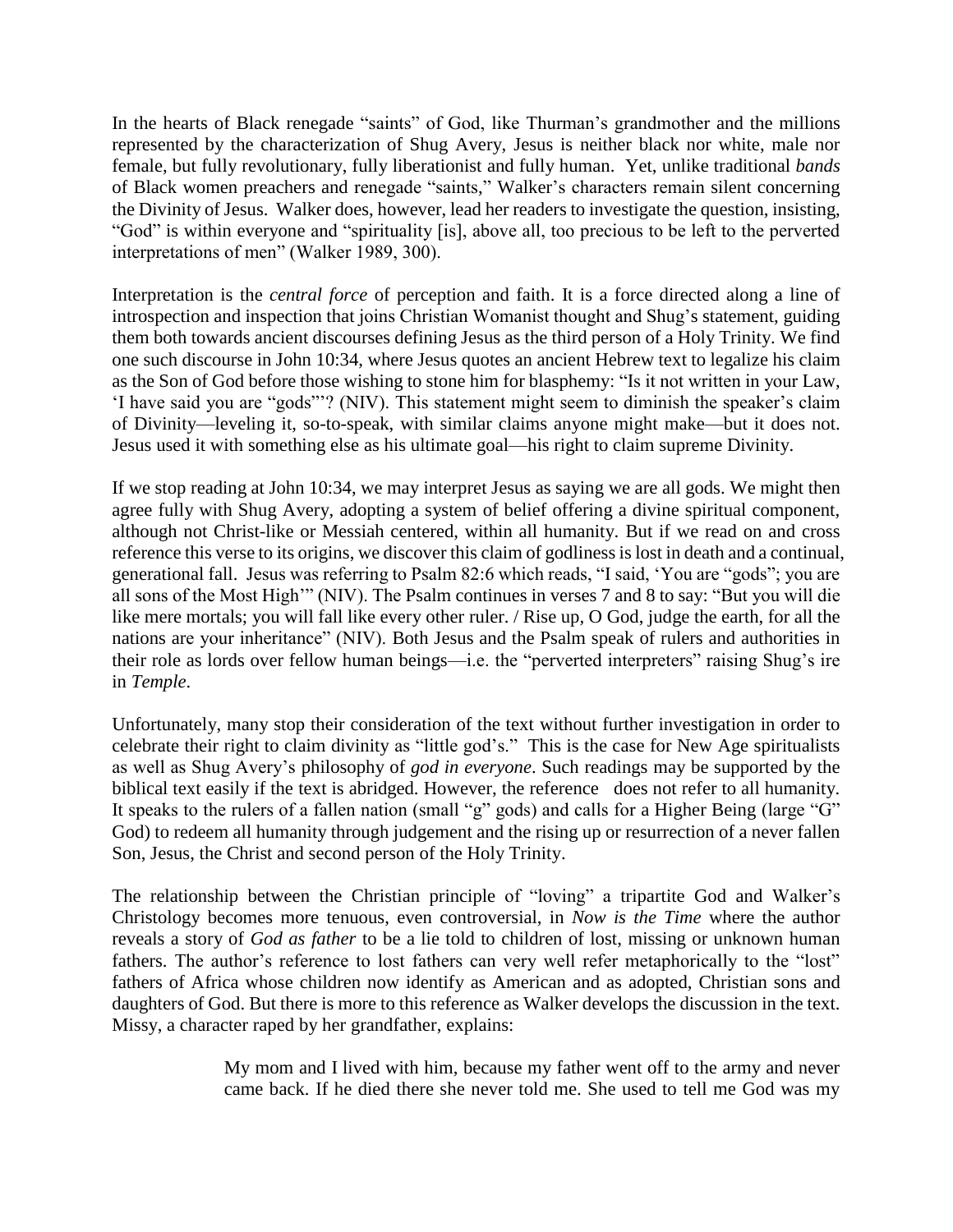father and that that made me and Jesus siblings. I loved Jesus! Even today I think Jesus is really the coolest! (Walker 2005, 154-155)

Missy loves Jesus because Jesus, she believes, is just like her: a human child who does not know its earthly, biological father but believes God is his or her father. Missy's story alludes to the *Gospel of Nicodemus* (also known as *The Acts of Pontius Pilate*) where fornication results in Jesus's conception. According to that text, Jewish authorities, wanting to persuade Pilate to kill Jesus, claimed he was born "of fornication" (Elliot 1993, 2:3). Juxtaposing this text with Walker's novel suggests that if Jesus is the result of fornication, and not the Divine Son of God, he is not unlike Missy. Certainly, he is not the second person of the Holy Trinity. At least, this is what Walker's text seems to suggest.

*Now is the Time* expresses a mystical—and, some may charge, New Age Gnostic—vision of Christology and spirituality. The novel probes questions *Temple* and *the Color Purple* raise, thereby, engaging Maparyan's human-to-human-human to nature-human-to-spirit triad of concern and framing it as a necessity for true liberation and individual wholeness (2012, 35). While exploring these connections, Walker introduces a god-force that takes liberties with not only Christianity but also New Age, Buddhist and Gnostic spiritualism. Much like *The Color Purple*, which Walker once claimed is a Buddhist text that is not Buddhist, *Now is the Time* is a New Age text that is not New Age (Busch 2013).

This novel follows the spiritual journey of Kate and Yolo, lovers whose relationship is deteriorating. For respite, they take separate vacations during which each finds spiritual enlightenment and inner truths, which help them find their way back to each other. Yolo travels to Hawaii while Kate's journey leads her to the Amazon. Before beginning her journey, however, Kate enters her private room to "dismantle her altar. The candles, plentiful and varied, honoring deities from the Virgen de Guadalupe to Che, Jesus to her friend Sarah Jane…" (Walker 2005, 11). The scene's description juxtaposes its reference to Che Guevara, the Cuban revolutionary, with parallel references to Mary, the mother of Jesus, and Jesus, the Son of God, flanking Che on either side. Kate's dismantling of their "altar" suggests these previously honored "saviors" are insufficient for obtaining the true freedom and salvation she desires. Something more, something deeper, is needed.

Kate finds this *something* in the Amazon where she bonds with other seekers (male and female, including Missy) and partakes of a plant derived medicine called *yagé*. This drink, her indigenous shaman guide promises, will give her access to the "Grandmother" spirit whose unlimited power and wisdom can cure her brokenness. Walker describes Grandmother as "The oldest Being who ever lived. Her essence that of Primordial Female Human Being As Tree" (Walker 2005, 52). Walker's Grandmother spirit is similar to a female creator-spirit in the Gnostic text, *The Sophia of Jesus*. There, Sophia represents the tree of knowledge. She is also analogous to both the human soul as well as God; her name may be considered another word for 'the Christ.' According to the text as recorded in *The Nag Hammadi Library*, Sophia is the female side of an androgynous son, "The first Begetter, Son of God," whom the texts names "First Begettress Sophia, Mother of the Universe. Some call her Love. Now [at the time of the writing] First Begotten is called 'Christ.'" This androgynous "Son of God" is different from Jesus whom the Gnostic text says originates from "Self-begotten [Eternal God] and First Infinite Light [Holy Spirit]." The text continues as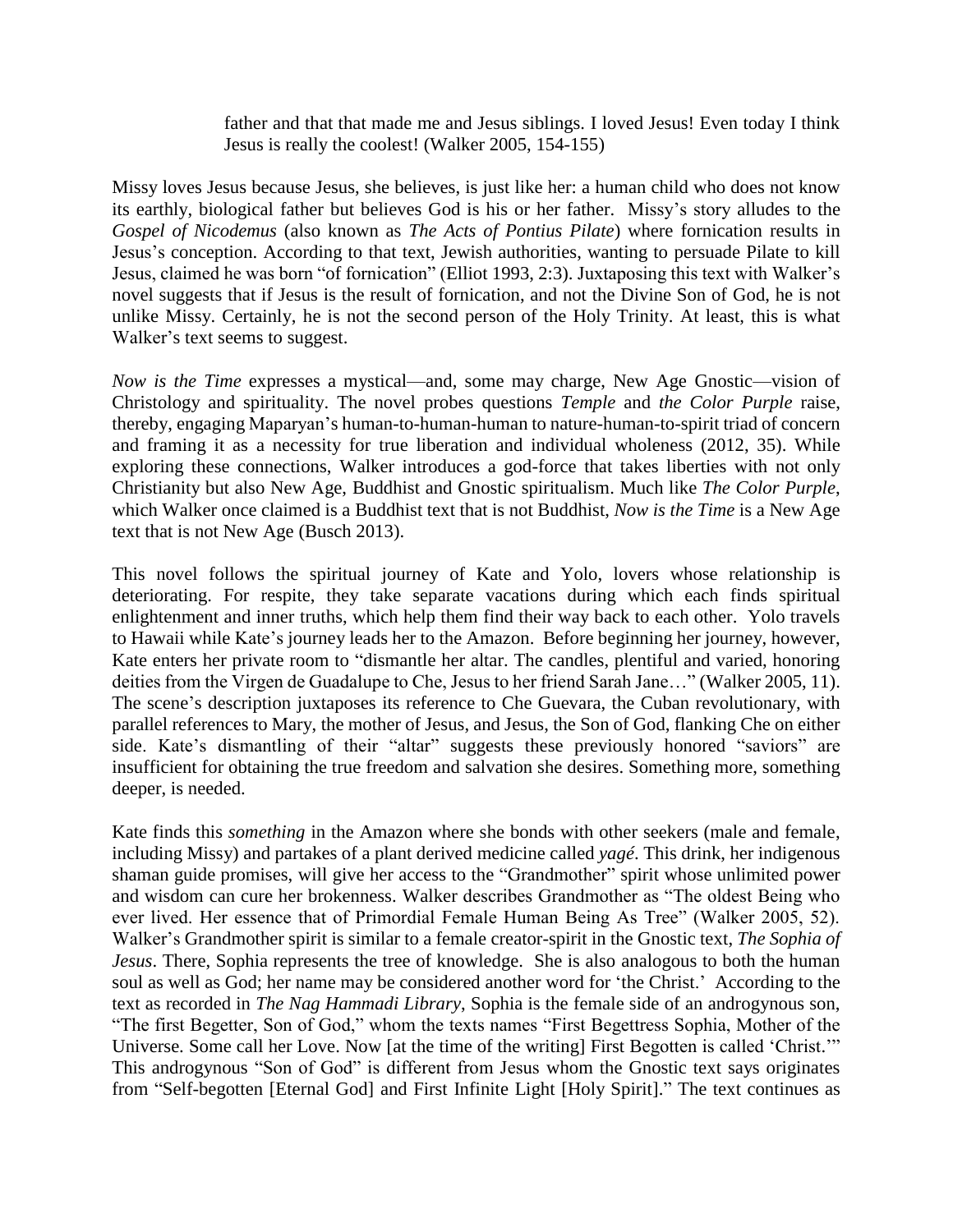Jesus describes the coming of his own Being: "I [Jesus] came to my own and united them [the Self begotten and the First Infinite Light] with myself (Nag Hammadi 1981, 140-141; 194). Walker filters through these layered identities to offer *Grandmother* as the God of creation, dismissing any reflection on the role of Jesus in the creation of himself.

As Walker's novel progresses, *yagé* as medicinal nomenclature morphs into more than a signifier of a plant-based drink. It becomes a representation of the Grandmother creator herself, a sentient being who teaches Kate the secrets of achieving healing, wholeness and self-salvation. Through Grandmother *Yagé* and its divine-earth-force, Kate ascends to higher levels of self-actualization. With enlightenment, she achieves levels of spiritual consciousness void of external confirmation. When reunited with Yolo, she describes her moment of enlightenment as solitary yet full of divinity:

> I was by myself in this frightening place and SHE [Grandmother] WAS NOT THERE! My heart sank. I had never felt more alone in my life. And then, just when I was on the point of dying of loneliness and lack of direction, I wailed: *Oh, Grandmother, you are not here!* And she said: But *you* are" (Walker 2005, 201).

Kate recognizes she, like the *Yagé*, is Grandmother, a god-force present in every created thing and living being brave enough to move beyond tradition and ideological indoctrination to discover it. As a woman born with the spark of divinity within, Kate is able to save herself without the hand or help of other gods or ideological frames. All she needs is nature and an awareness that everything is connected human-to-human-to-spirit-to-nature. She is what Maparyan calls "nonideological" and whole—the embodiment of Walker's Womanist vision.

Although *Now is the Time* mentions religion by name only twice (*The Church of Religious Science* and *Church of God and Christ*) it speaks frequently of Buddhism, opening and ending with mention of it. In fact, many readers attribute the spirituality in this novel to Walker's Buddhist training. Some Buddhist, much like early Christian Womanist theologians, adopt her brand and name their spiritual practice Buddhist-Womanism (Medine 2016, 17-28). Walker, however, resists the singular association of her Womanist brand of spirituality with Buddhism, declaring "I am not a Buddhist or any other kind of 'ist" (Wilson Center 2015). One, insisting upon labels, might say Walker's brand is of tri-spiritual origins. This, even she acknowledges: "I was raised as a Christian. Now I love Buddhism and I love earth religions" (Harris 2010, 7).

This conflation of spiritual viewpoints causes Walker's novel to transgress its origins in both Christianity and Buddhist spirituality. *Yagé*, the drink at the core of Kate's experience, for instance, is another name for the plant-based intoxicant Ayahuasca, which is a drink made of plants that hold within their tissue "supernatural forces." These forces imbue the plants with a divine power that frees the soul and "liberates its owner" (Walker 2005, 214). Although Kate learns, after a few experiences with *Yagé,* that through her development she does not need the intoxicant to commune with the divine within, her original "medicinal" indulgence in and dependence upon it violates the Buddhist belief in avoiding intoxicants and invalidates her spiritual journey as Buddhist. The practice invigorates the Womanist triad of concern, however, by honoring its human-to-spirithuman-to-nature foundations.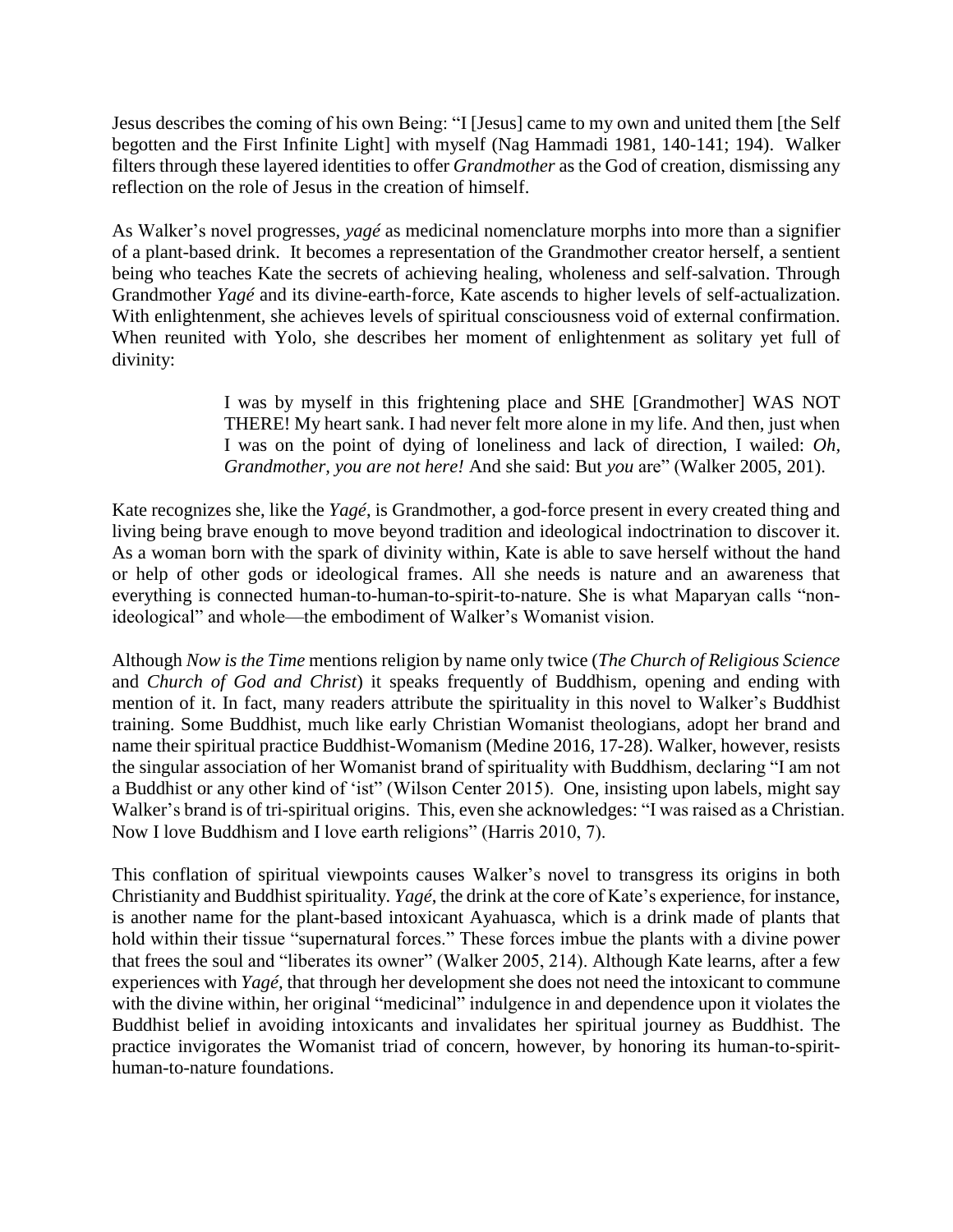Although Walker uses insights from Buddhism, she is not confined to it. She also claims to be "delighted to have the Gnostic gospels and the Nag Hammadi scrolls" at her disposal—texts that allow her to disavow the exclusivity of a masculine, Christian Godhead (Beliefnet 2007). These writings provide discourses on the *god within* that appear in almost every Walker text published since *The Color Purple*. And, although Gnosticism informs her concept of humans as "little" gods advancing toward perfection, Walker does not limit such growth to "secret" knowledge but welcomes nature as a guiding god-force.

Walker's Womanist spirituality is fluid, organic and broadly encompassing. Like the Gnostic philosophy she loves, Walker "is not much interested in dogma or coherent, rational theology" (Robinson 1981, 10). Though her novels' flow from Christianity to Buddhism to "New Age" Gnosticism, Walker's Womanist thought creates its own voice, allowing her to incorporate elements of everything she feels reflects her dreams, her desires and her desperation. To label her would be violation. In fact, Walker rejects external labeling. "I have a hard time accepting labels that people hand me," she says in a 2015 interview, "I want to know what it does. I want to know, if you take it back to 1718, what would it do then? ... [womanism] comes from a community. [Its] not just mine" (Wilson Center 2015).

With that said, I end my journey in search of Alice Walker's Jesus and relax perplexity's hold on understanding. Walker's Jesus is not the faith image I was seeking in her work; but to be a true Womanist, MY Jesus does not have to be Walker's Jesus or anyone else's for that matter. Experience, interpretation and faith informs that alone. In the tradition of Carolyn Rodgers' mama as well as the stirring of my own soul, *my* Jesus reflects *my* "aches and trials, the tribulation of [my] heart" (Rodgers 1974, 62). Yet, Jesus, like womanism, is not just mine. No label can confine either, and no ideology can control either—not even religion.

Therefore, I join *my* foremothers of ages long gone—the original womanists who broke through race and gender oppressions to interpret the Bible for themselves. I join Carolyn Rodgers' "mama." I join Howard Thurman's grandmother and the grandmother to whose memory Jacqueline Grant dedicates her book, *Black Women's Jesus*—a grandmother who, "in the stillness of a coma, [w]hen she heard the name Jesus, moved." I believe she moved not because "the Bible told her so," but because her faith and her experience of it proved her Womanist spirit could defy the difficult and unbearable by achieving the impossible "in the name of Jesus," the second person of the Holy Trinity.